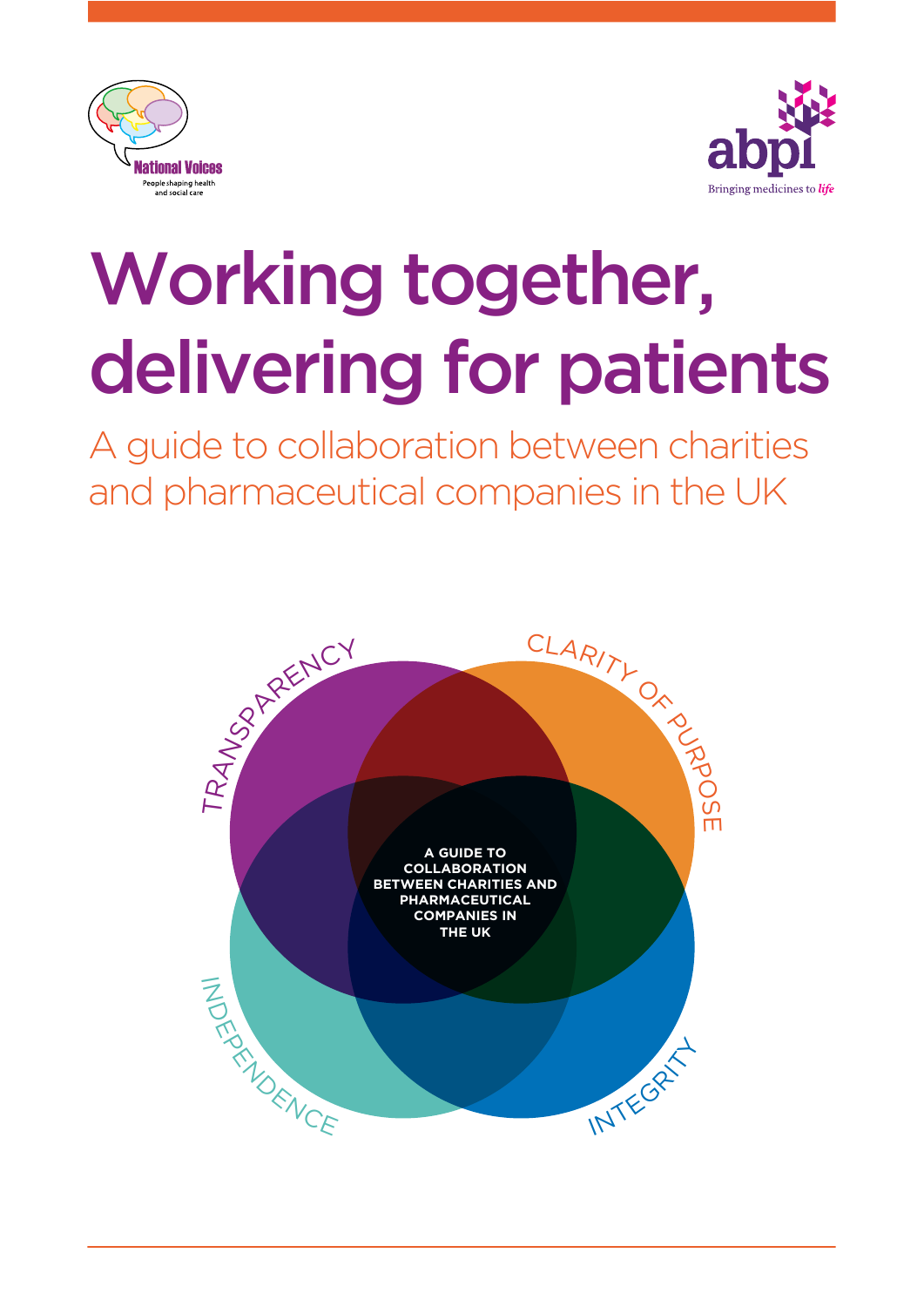A guide to collaboration between charities and pharmaceutical companies in the UK

#### **THIS GUIDE IN SUMMARY**

Collaboration in the interests of patients is a desirable goal, and can take many forms. This short guide is for charities<sup>1</sup> and pharmaceutical companies in the UK, to help them consider the key benefits, issues and risks that can arise when working together. The aim is to help ensure that collaborations work well for both parties and, ultimately, for patients<sup>2</sup>.

This guide is not a code of conduct and has no binding force. It is intended to provide practical help, complementing other useful resources. It reflects consultation with a wide range of individuals and organisations.

This guide sets out the following principles for collaboration.

#### **1. CLARITY OF PURPOSE**

Each party should be clear about the reason for and the planned outcome of the collaboration - and the ultimate benefit for patients

#### **2. INTEGRITY**

Each party should act and be seen to act honestly and with integrity at all times

#### **3. INDEPENDENCE**

Each party should maintain their independence

#### **4. TRANSPARENCY**

Each party should be open and honest about the purpose of the collaboration and be able to account publicly for the associated activities and any exchanges of funding

<sup>1</sup> Charities and other voluntary and civil society organisations with an interest in the health and wellbeing of different groups of patients, users of health and social care services, people living with particular conditions and disabilities, and their carers and families. The shorthand 'charity' fully includes the term 'patient organisation' used by the ABPI and the pharmaceutical industry but better captures the breadth and diversity of this sector.

<sup>2</sup> Throughout this document we use 'patients' as a shorthand for patients, users of health and social care services, people living with particular conditions and disabilities, and their carers and families.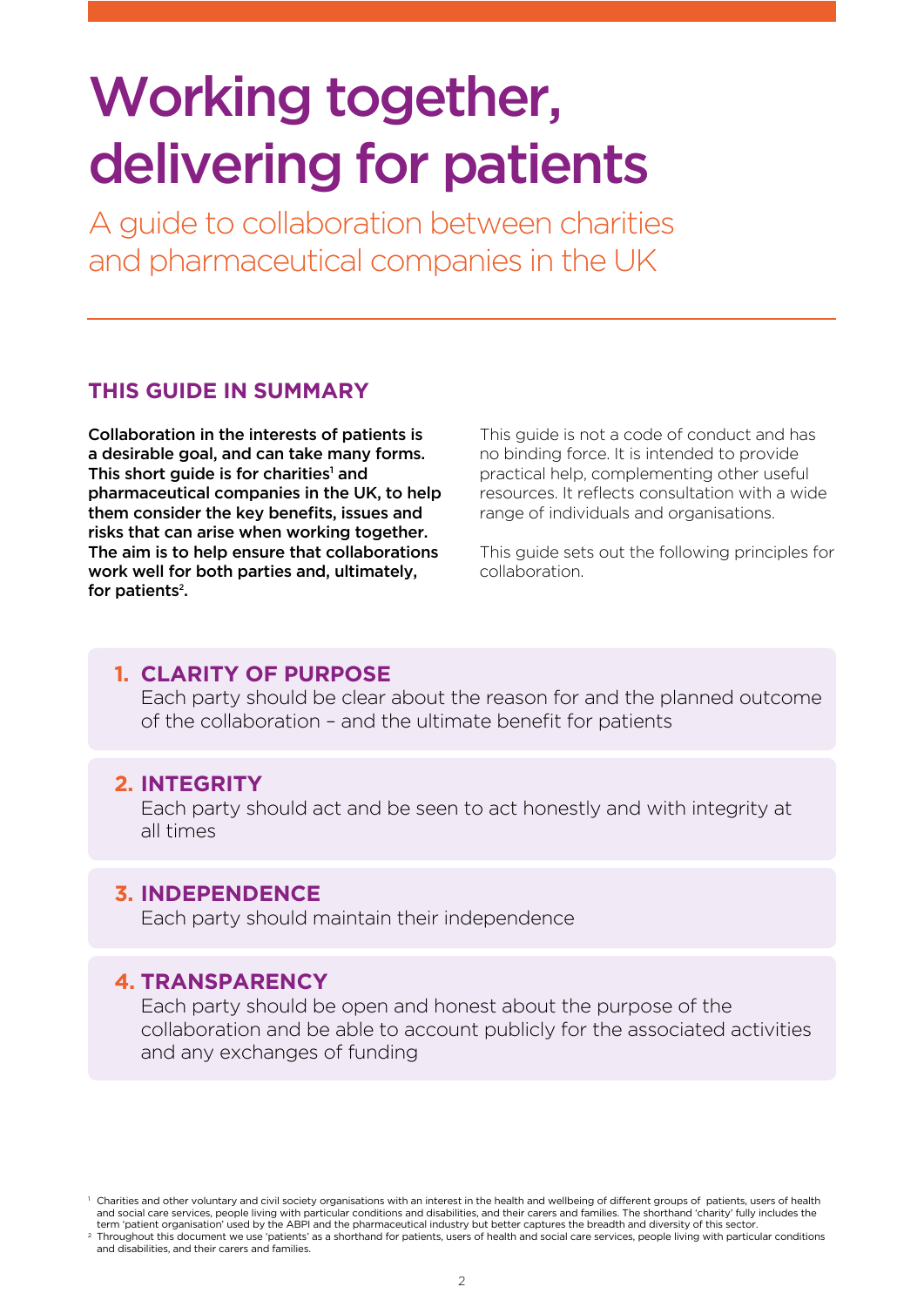A guide to collaboration between charities and pharmaceutical companies in the UK

#### **CONTEXT: WHY THIS GUIDE?**

Many charities and pharmaceutical companies collaborate to achieve common objectives such as improving patient information or access to medicines.

Since collaboration brings both benefits and risks, and can be subject to critical scrutiny from third parties, guidance and direction are helpful and existing sources include the following:

- $\blacksquare$  The charity regulators provide guidance to charities on collaborations and commercial partnerships, including ['Choosing to Collaborate: Helping](https://www.gov.uk/government/uploads/system/uploads/attachment_data/file/409625/Choosing_to_collaborate.pdf)  you to succeed<sup>'3</sup> and 'Charities and [Commercial Partners'](https://www.gov.uk/government/uploads/system/uploads/attachment_data/file/284729/rs2text.pdf) 4.
- **n** The Association of Medical Research Charities (AMRC) 'An Essential [Partnership: A guide for charities](http://www.amrc.org.uk/publications/essential-partnership-principles-guidelines-working-industry)  working with industry' 5 provides comprehensive guidance on collaborations between charities and companies for the purposes of research.
- $\blacksquare$  The Association of the British Pharmaceutical Industry's (ABPI) [Code of Practice administered by](http://www.pmcpa.org.uk/Pages/default.aspx) the Prescription Medicines Code of Practice Authority (PMCPA). Clause 27<sup>6</sup> of the ABPI Code of Practice contains detailed provisions for the pharmaceutical industry on relationships with patient organisations.

However, guidance has to date not covered the full range of relevant issues, addressed charities and industry together, or fully promoted mutual understanding. It was to fll these gaps that the ABPI and National Voices agreed to work together to produce this guide.

The interests of charities and pharmaceutical companies are distinct, but often overlap. For example, many charities have an interest in the development, launch and uptake of medicines, treatments and technologies that will help patients. For many charities, building relationships of various kinds with industry is an important part of fulflling their charitable mission.

Pharmaceutical companies need to understand that patients and charities can provide relevant insight, intelligence and support. Companies and charities can work together on matters of common interest such as raising awareness of clinical trials and improving the measurement of patient outcomes following treatment.

<sup>4</sup> https://www.gov.uk/government/uploads/system/uploads/attachment\_data/fle/284729/rs2text.pdf <sup>5</sup> http://www.amrc.org.uk/publications/essential-partnership-principles-guidelines-working-industry

https://www.gov.uk/government/uploads/system/uploads/attachment\_data/file/409625/Choosing\_to\_collaborate.pdf

http://www.pmcpa.org.uk/Pages/default.aspx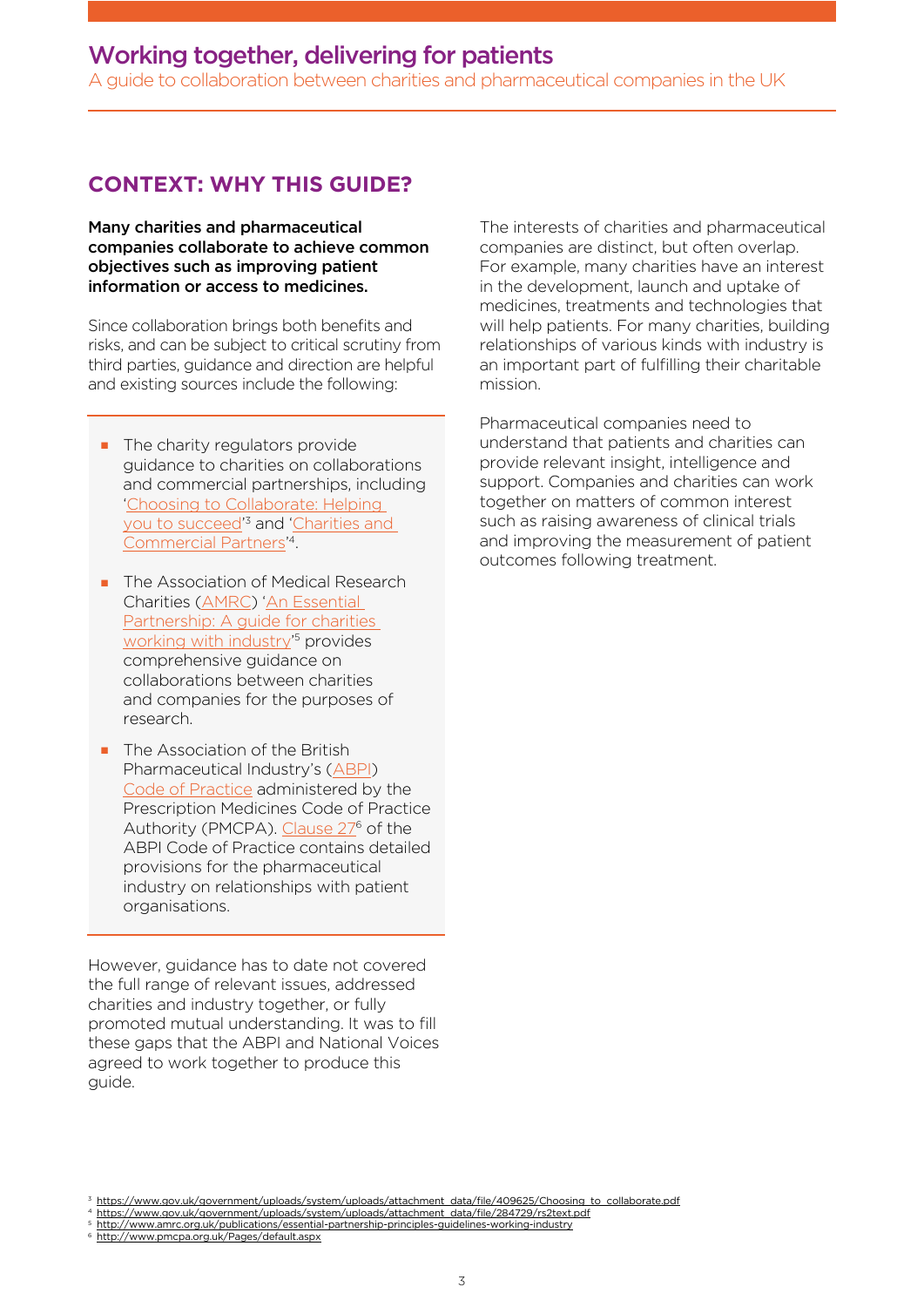A guide to collaboration between charities and pharmaceutical companies in the UK

### The principles in practice

#### **1. CLARITY OF PURPOSE**

Collaborations can take many forms, ranging from donations and working together, to the sharing of advice and expertise.

They can include, for example:

- $\blacksquare$  campaigning and advocacy
- **n** disease awareness campaigns
- $\blacksquare$  events and meetings
- $\blacksquare$  information and support for patients
- $\blacksquare$  market research
- $n$  medical and scientific research projects
- $\blacksquare$  policy publications and activity
- **n** research and development
- training
- health technology assessments.

Collaboration needs to be based on mutual understanding and must be undertaken with care. Each party should be clear about both the benefits and risks of the collaboration. Focusing on the ultimate benefit for patients can help determine the purpose of the collaboration, and assess whether there is a sufficiently shared sense of purpose between the parties.

The parties should be able to:

- $\blacksquare$  show that the collaboration is consistent with their respective organisational policies and aims
- $\blacksquare$  demonstrate the link with the parties' respective missions, purposes and business aims
- **n** understand each other's values, goals, priorities and limits.

It is important that both parties recognise and address any tensions, conficts of interest or other issues that might make collaboration difficult, or impossible. For example, while collaboration need not involve fnancial transfers, some charities will not accept funding or other support from pharmaceutical companies as a matter of policy.

[Clause 27](http://www.pmcpa.org.uk/thecode/Pages/default.aspx) of the ABPI Code of Practice contains detailed provisions for the pharmaceutical industry on relationships with patient organisations. These provisions do not prescribe what collaboration or partnership with a charity might look like, but are designed to ensure that pharmaceutical companies act ethically and respect the independence of charities. Individual companies may implement these provisions in different ways, whilst still complying with the Code.

Adherence to the ABP[I Code of Practice](http://www.pmcpa.org.uk/thecode/Pages/default.aspx) is a condition of ABPI membership. Pharmaceutical companies do not need to be a member of the ABPI to abide by the Code although ABPI members produce 90% of the branded pharmaceuticals used by the NHS.

Many pharmaceutical companies that are not ABPI members choose to abide by the Code of Practice. Charities should ascertain the company's status and whether it abides by the ABPI Code of Practice. If it does not apply the Code there should be a discussion about which standards it does apply.

It is fundamental that a clear shared purpose and the scope of the collaboration are both captured in a written agreement or contract. The ABPI Code of Practice requires this. This will likely require preparatory work to ensure that the parties' expectations are aligned.

Neither party should enter into a contract if, following research and discussion, it has any concerns about the aims and objectives of the project. There is no shame in walking away from a potential agreement and doing so need not preclude working together on future collaborations.

Equally, parties should recognise that a contract agreed in good faith might later need to be terminated for various reasons. Contracts should contain termination clauses to cover such eventualities.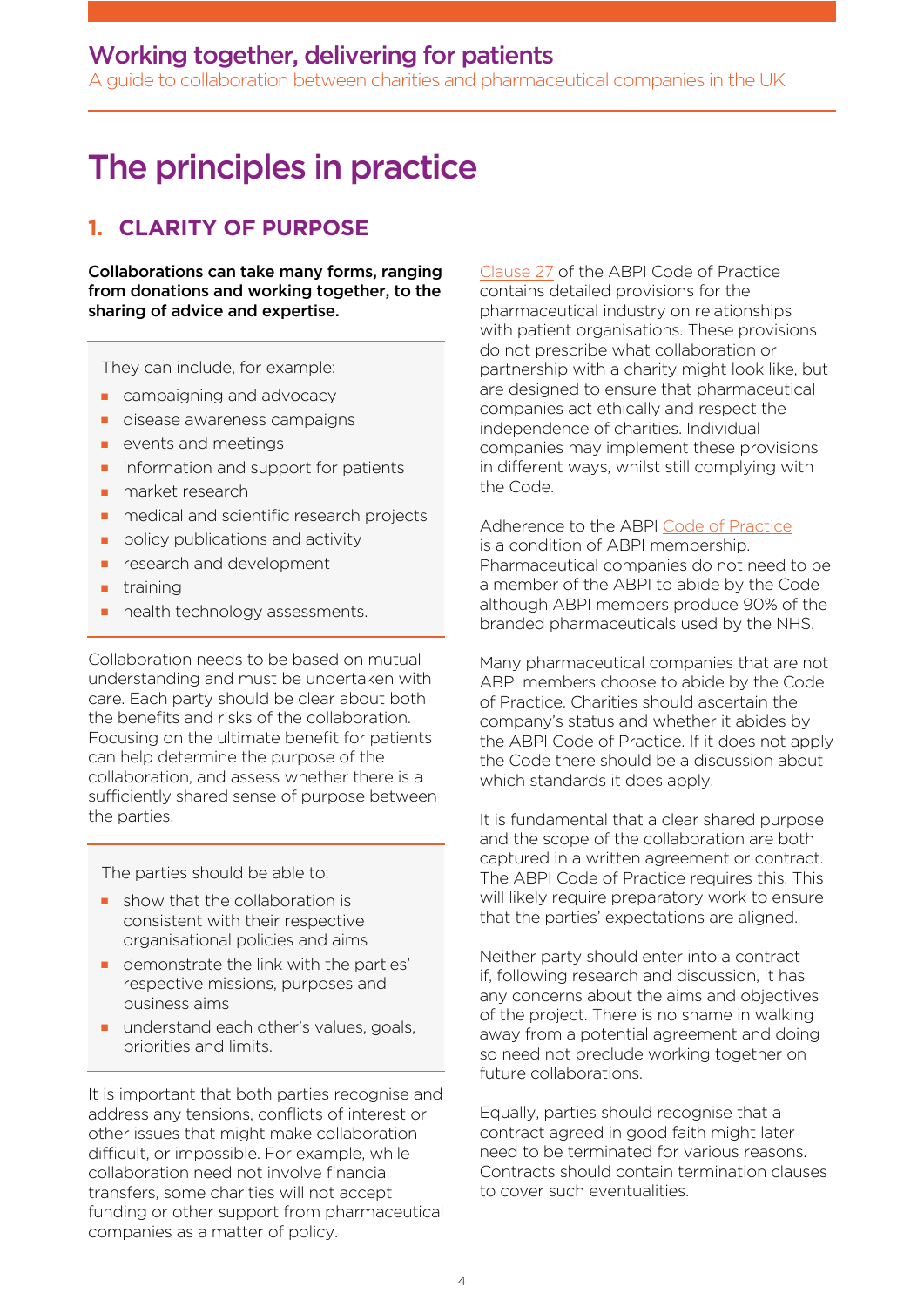A guide to collaboration between charities and pharmaceutical companies in the UK

#### **2. INTEGRITY**

Each party should act and be seen to act with honesty and integrity at all times. Each party should consider the integrity of the other, and whether collaboration will compromise its own integrity. Parties should not enter, or remain in, a collaboration which puts their integrity at risk.

Pharmaceutical companies will usually work to standard operating procedures (SOPs) and their own internal codes of business ethics. They also have to comply with relevant laws, such a[s the Human Medicines Regulations](http://www.legislation.gov.uk/uksi/2012/1916/contents/made)  [2012 a](http://www.legislation.gov.uk/uksi/2012/1916/contents/made)nd the [UK Bribery Act 2010.](http://www.legislation.gov.uk/ukpga/2010/23/contents) 

Charities are bound by charity law and must comply with their governing documents. In particular, their activities must remain within the objects set out in the governing document. UK charities are regulated by their relevant charity regulator<sup>7</sup> which is responsible for registering charities, ensuring legal compliance and, when necessary, taking enforcement action. The charity regulators provide guidance to charities on collaborations and commercial partnerships although current guidance does not directly address working with pharmaceutical companies.

Regulatory guidance<sup>8</sup> to charities advises that, when partnering with a commercial organisation, a charity should take appropriate steps to protect its name and reputation and be wary of working with a company that has engaged in unethical trading. Charities are advised that before they enter into an agreement with any company they ascertain its financial state, its values and ethics and whether it has successfully worked with charities in the past.

In this context charities may wish to ascertain a company's policies and positions on various matters. For some charities, the disclosure of clinical trial results might be relevant, since this is important for assessing the benefits and risks of medicines. As the value of greater clinical trial disclosure is increasingly recognised, pharmaceutical companies are being urged to be more open with their data than is currently required and charities may wish to take account of a company's track record and position on the disclosure of clinical trial data in deciding whether or not to enter a collaboration.

<sup>7</sup> In England and Wales this is the Charity Commission. The Scottish Charity Regulator and the Charity Commission for Northern Ireland cover the rest of the UK.

<sup>8</sup> See Charity Commission guidance on working with companies and professional fundraisers: https://www.gov.uk/charities-working-withcompanies-and-professional-fundraisers Though this guidance is in the context of fundraising, the principles apply more generally.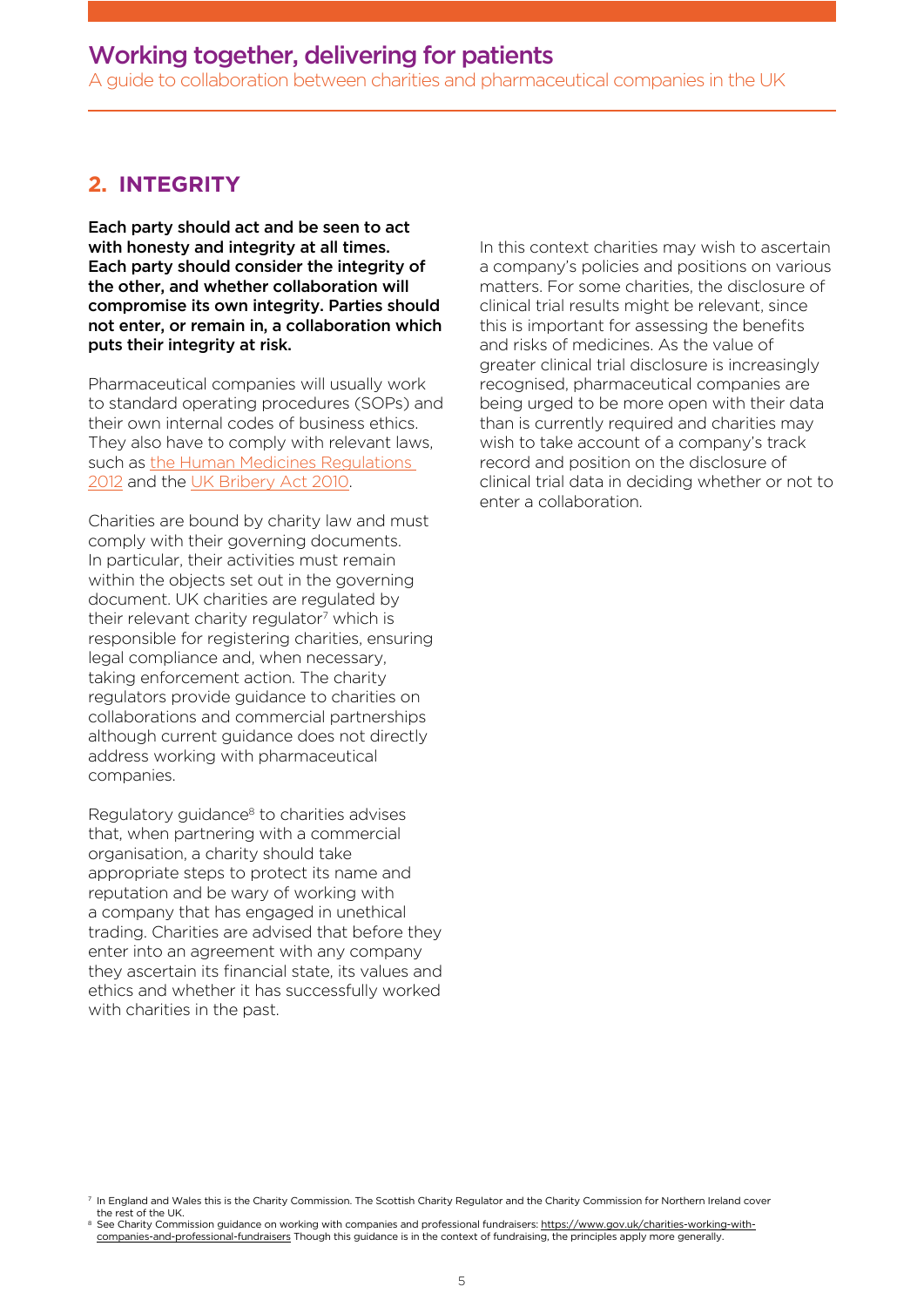A guide to collaboration between charities and pharmaceutical companies in the UK

#### **3. INDEPENDENCE**

It is vital for charities' integrity and reputation that they protect and maintain their independence from all funders, partners and collaborators. Pharmaceutical companies must also protect their reputation when entering into collaboration. When a charity collaborates with a pharmaceutical company, the independence of the charity is important for both parties.

Charities have a legal duty to act in accordance with their charitable objectives and need to ensure that these are not improperly infuenced by funders and collaborators, whether these are pharmaceutical companies or other bodies.

The ABPI Code of Practice requires companies to respect the independence of patient organisations in a variety of ways. For example a company must not seek to infuence a patient organisation's material in a manner favourable to its own commercial interests.

Clear governance and oversight are key to ensuring independence. Parties can take a number of measures, including:

- being clear about when collaborations require board or senior management sign off and/or notification
- $\blacksquare$  considering setting an upper limit on the proportion of a charity's total income that can be contributed by any one party
- $\blacksquare$  seeking, where possible, more than one funder or partner for a particular activity (the ABPI Code of Practice prevents companies requiring exclusivity by being the sole funder)
- $\blacksquare$  ensuring a charity's editorial independence over materials, meetings and conference agendas etc., and ensuring clarity about intellectual property issues arising from the collaboration
- ensuring guidelines for the use of logos or description of medicines etc. are followed.

When a charity collaborates with a pharmaceutical company its independence can come under public and media scrutiny. Scrutiny might be increased if:

- a major proportion of a charity's funding comes from one or more pharmaceutical companies
- a charity advocates for regulatory approval or increased use of a particular treatment
- the charity and company collaborate to raise awareness of a particular condition, with the aim of increasing rates of diagnosis and treatment.

There is nothing necessarily improper about such situations, but they show the need for particular care and clarity about the relationship and the steps put in place to protect the charity's independence and the reputation of the pharmaceutical company. Each party should be prepared to be proactive in explaining its reasons for the collaboration.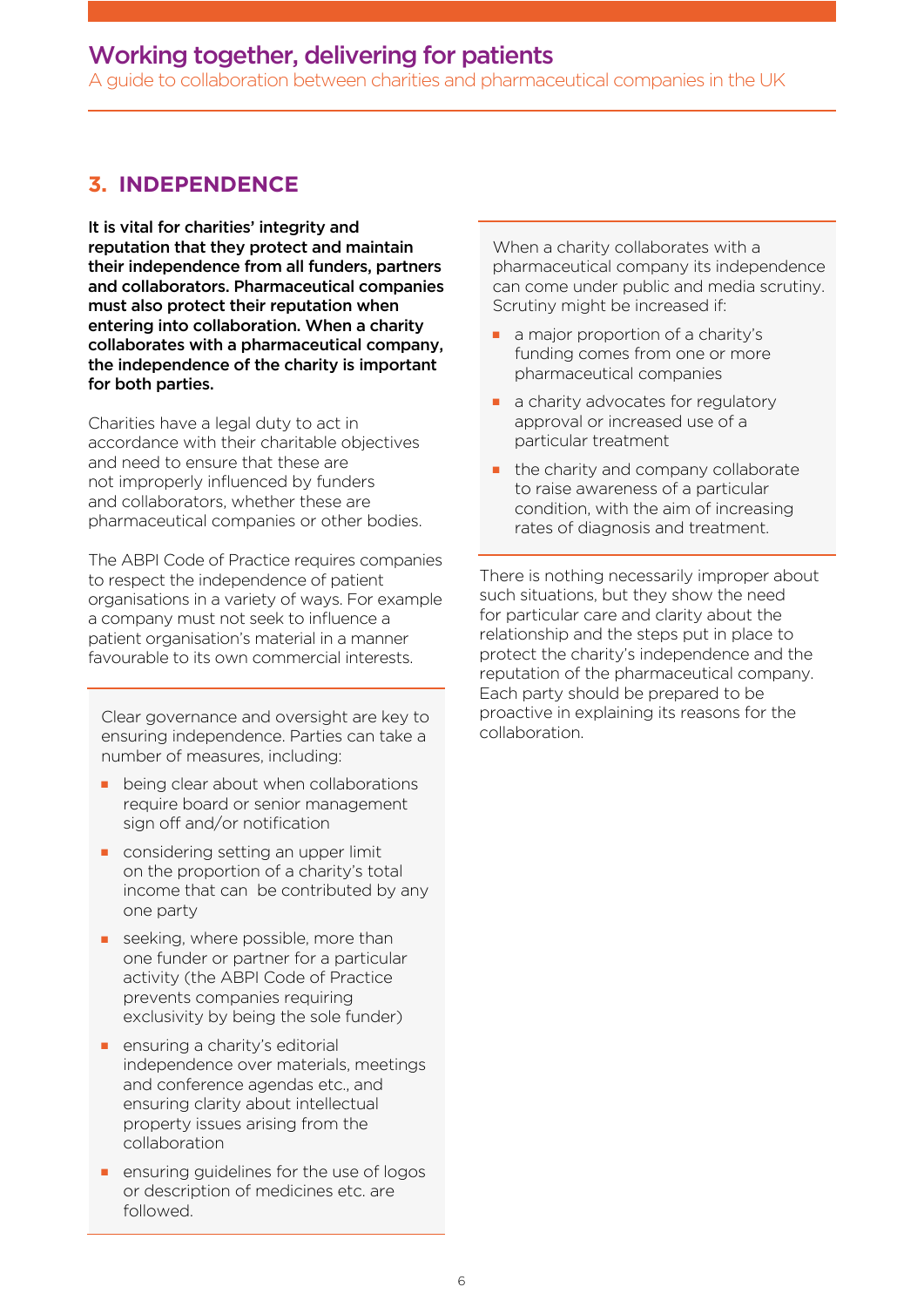A guide to collaboration between charities and pharmaceutical companies in the UK

#### **4. TRANSPARENCY**

Transparency, including the disclosure of relationships, is vital for ensuring accountability, building trust and maintaining a good reputation. The digital age has multiplied the opportunities to be transparent and also increased the expectation of transparency.

- Companies are accountable to their shareholders (where applicable), staff and external stakeholders, and need to comply with the ABPI Code of Practice or their own policies and procedures.
- Charities are accountable to their members, beneficiaries and donors, as well as their regulator.

Each party should see it as part of normal business to be transparent about collaborations, the nature and purpose of the associated activities and the money or other support that is provided.

Not every organisation has to adopt exactly the same approach, but it should be as transparent as possible. For example, some charities would regard it as a necessary minimum to disclose the value, source and purpose of payment received (above a minimum level) and to ensure this information can be readily found in the charity's annual report, accounts and website.

Not only should parties consider reporting the value and source of funding but also, for the sake of transparency, both should ensure that funding is used only for the agreed purpose and any agreed additional activity outside of this is declared.

In considering what to disclose, charities should keep in mind not only direct fnancial transactions with companies but also help in kind from companies (which fall under the term 'transfers of value'), and support routed through third party intermediaries such as research and public affairs agencies.

The ABPI Code of Practic[e Clause 27 r](http://www.pmcpa.org.uk/thecode/Pages/default.aspx)equires companies to publish details about their relationships with patient organisations, to name the organisations, describe the nature of the activity (whether support or contracting for services) and the associated monetary and non-monetary values. The ABPI Code also encourages companies to include in their written contracts provisions regarding an obligation of the patient organisation to disclose any paid services they have provided to companies when they write or speak in public about a matter subject to the agreement or any other issue relating to that company.

Charities need to be aware of this requirement and ensure that the information they disclose about a particular collaboration is consistent with the company's own disclosure. Charities should be aware of the risk of appearing to have something to hide.

Charities should consider not only what to disclose but how to disclose it. The easier the information is to find, the less likely that someone will complain that the organisation has something to hide.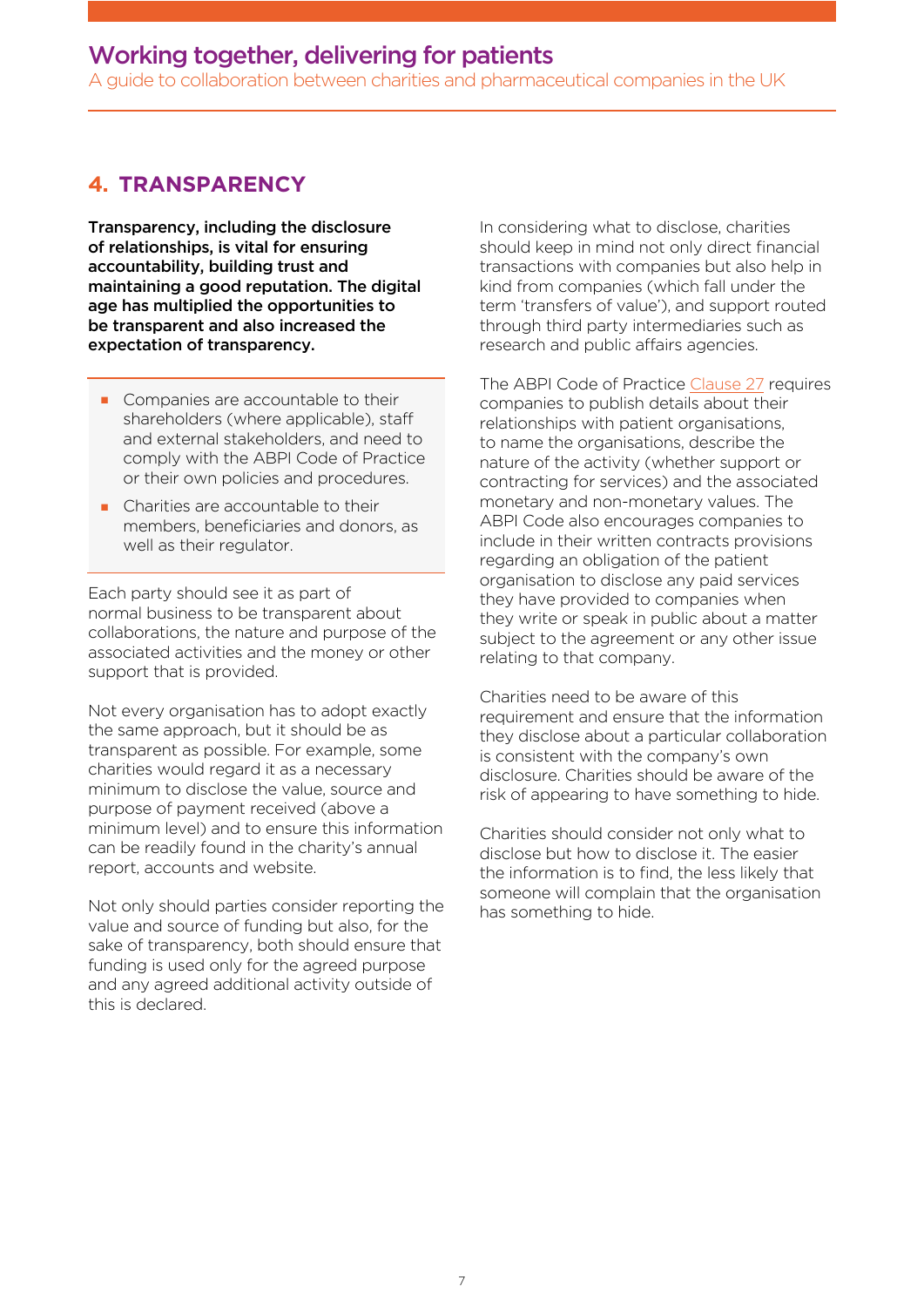A guide to collaboration between charities and pharmaceutical companies in the UK

#### **USING THIS GUIDE:** A CHECKLIST

- $\mathbf{u}$  Has there been a frank discussion about the purpose and expected benefits of the collaboration, and any risks, addressing all the issues in this guide?
- $\mathbf{F}$  Are the objectives and planned outcomes of the collaboration specified?
- $\blacksquare$  Are the roles of each partner and reporting mechanisms specifed?
- **F** Has a written agreement or contract been put in place, which sets out how each party will adhere to the four key principles?
- $\mathbf{F}$  Is there a named senior individual accountable for managing and maintaining the relationship and monitoring adherence to the four key principles?
- $\mathbf{F}$  Is information about the collaboration published on the company and charity websites?
- $\mathbf{F}$  Can each party confidently explain the collaboration in public?

#### **WHAT NEXT?**

We hope this quide offers help, reassurance and ideas to encourage successful collaboration between charities and companies.

We welcome comment and feedback on the guide, so that it can be updated regularly. We will also do our best to respond in a timely fashion if you wish to discuss these issues or seek further advice.

Please contact National Voices by email at *info*@nationalvoices.org.uk or on 020 3176 0738 **S** [@NVTweeting](https://twitter.com/NVTweeting)

Please contact the ABPI by email at **abpicomms@abpi.org.uk** or on 020 7930 3477 S @ABPI UK

If you have questions about the **ABPI** Code of Practice please contact the PMCPA via its website [pmcpa.org.uk](www.pmcpa.org.uk) or on 020 7747 8880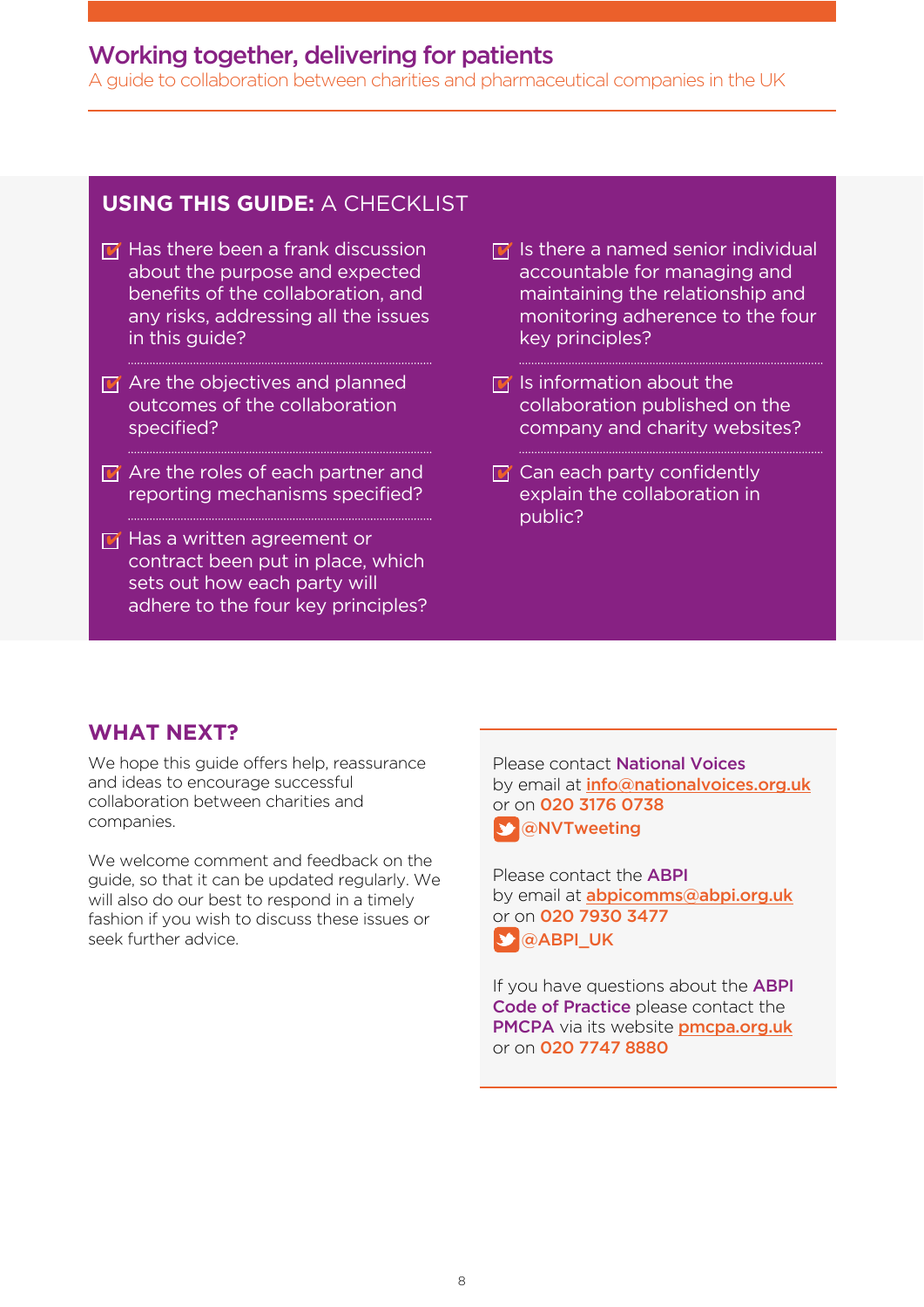A guide to collaboration between charities and pharmaceutical companies in the UK

#### **HOW THIS GUIDE WAS PRODUCED**

The project to produce this guide was launched in September 2014 as a joint initiative of the ABPI and National Voices.

The work was overseen by a steering group, chaired independently by Harry Cayton CBE, Chief Executive of the Professional Standards Authority and the former National Director for Patients and the Public at the Department of Health; he chaired the steering group in a personal capacity.

The steering group members were:

- **n Mark Flannagan**, Chief Executive, Beating Bowel Cancer
- **Tony Sampson, International** Government Affairs Director, AbbVie
- **sarah Vibert**, Acting Director of Strategy and External Affairs, Epilepsy Society
- **n Dr Paul Schofield**, Medical Director, Napp Pharmaceuticals Limited.

The steering group was supported by officers of the ABPI and National Voices.

MD Healthcare was commissioned as project lead to consult relevant stakeholders and assemble material for the guide.

Key inputs were as follows:

- two workshops held on 5 November 2014 and 9 December 2014 to identify and discuss key issues for the guide. These were attended by more than 50 representatives from charities and the pharmaceutical industry
- an online survey completed by 31 charities and pharmaceutical companies
- $\blacksquare$  structured interviews with more than 20 stakeholders, including representatives of the Medicines and Healthcare products Regulatory Agency, Care Quality Commission, Health Research Agency, NHS England, the Royal College of Physicians, the Faculty of Pharmaceutical Medicine, South London and Maudsley NHS Foundation Trust, and a number of charities and consultancies.